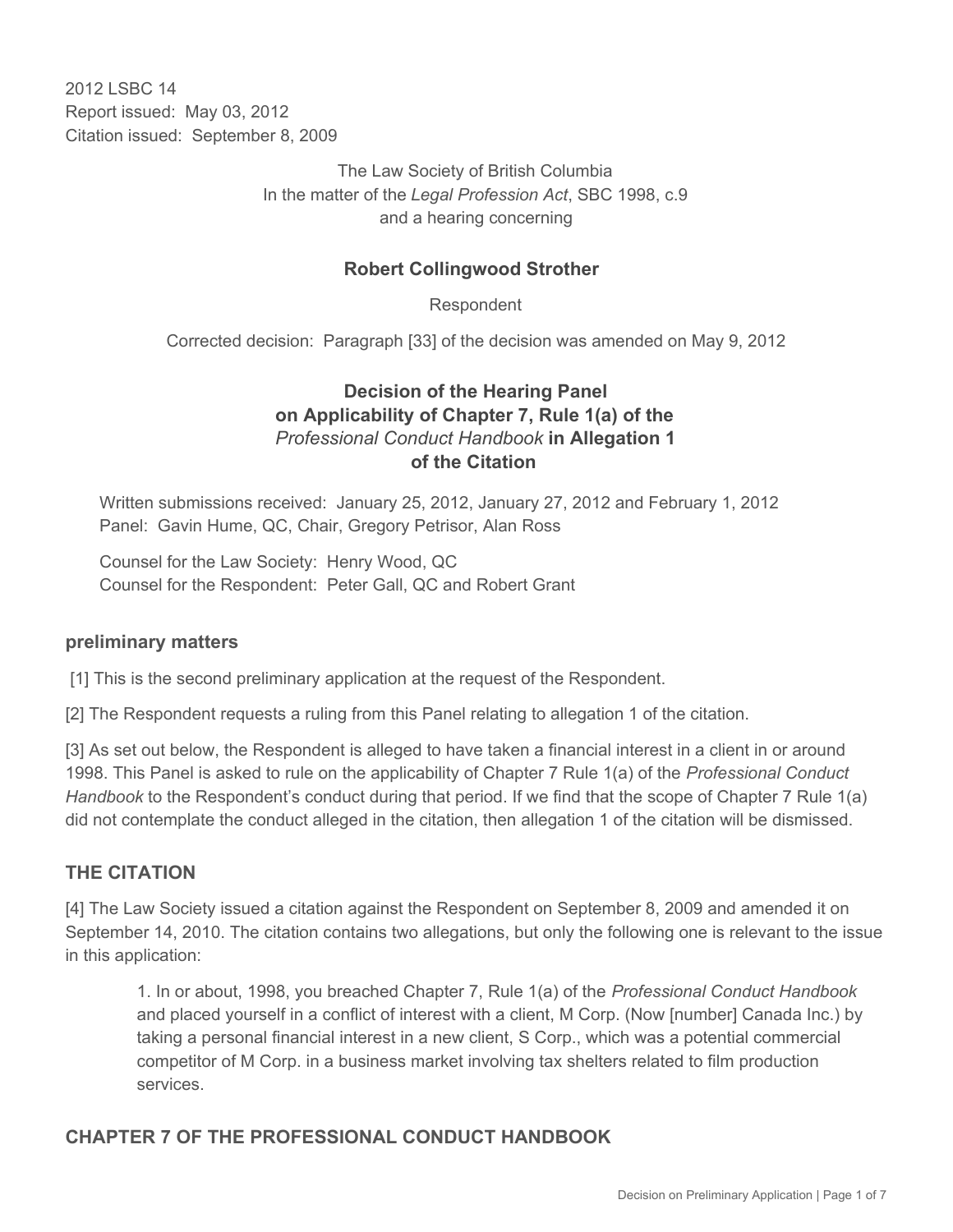[5] The applicable portions of Chapter 7 are reproduced below:

CHAPTER 7

CONFLICTS OF INTEREST BETWEEN LAWYER AND CLIENT

The purpose of this Chapter is to state the general principles that should guide a lawyer's conduct when the lawyer is invited to act both as legal advisor and business associate.

Generally speaking, a lawyer may act as legal advisor or as business associate, but not both.

These principles are not intended to preclude a lawyer from performing legal services on his or her own behalf. Lawyers should be aware, however, that acting in certain circumstances may cause them to be uninsured as a result of Exclusion 6 in the B.C. Lawyer's Compulsory Professional Liability Insurance Policy and similar provisions in other insurance policies

#### [amended 04/03]

Direct or indirect financial interest

1. Except as otherwise permitted by the Handbook, a lawyer must not perform any legal services for a client if:

(a) the lawyer has a direct or indirect financial interest in the subject matter of the legal services, or

(b) anyone, including a relative, partner, employee, business associate or friend of the lawyer, has a direct or indirect financial interest that would reasonably be expected to affect the lawyer's professional judgment.

[amended 04/03]

[6] A footnote was added to Rule 1 in April, 2003. It states:

2. This rule does not prohibit a lawyer from acquiring an ownership interest in a client in lieu of a cash fee for providing legal services, provided the lawyer complies with Rules 2 and 5 of this Chapter.

[7] Although not specifically applicable to this discussion, Chapter 7, Rule 2 is discussed in the submissions of the parties. We reproduce it below:

### **Financial or membership interest in the client**

2. A lawyer must not perform any legal services for a client with whom or in which the lawyer or anyone, including a relative, partner, employer, employee, business associate or friend of the lawyer, has a financial or membership interest that would reasonably be expected to affect the lawyer's professional judgement.

## **BACKGROUND FACTS**

[8] We note that the parties have made submissions on this application regarding the presence of, absence of or conflict in evidence on certain points. We do not find it necessary to deal with any of the evidentiary points at this time. We have confined our discussion to the scope of the Rule and its application to the undisputed facts previously found in the litigation.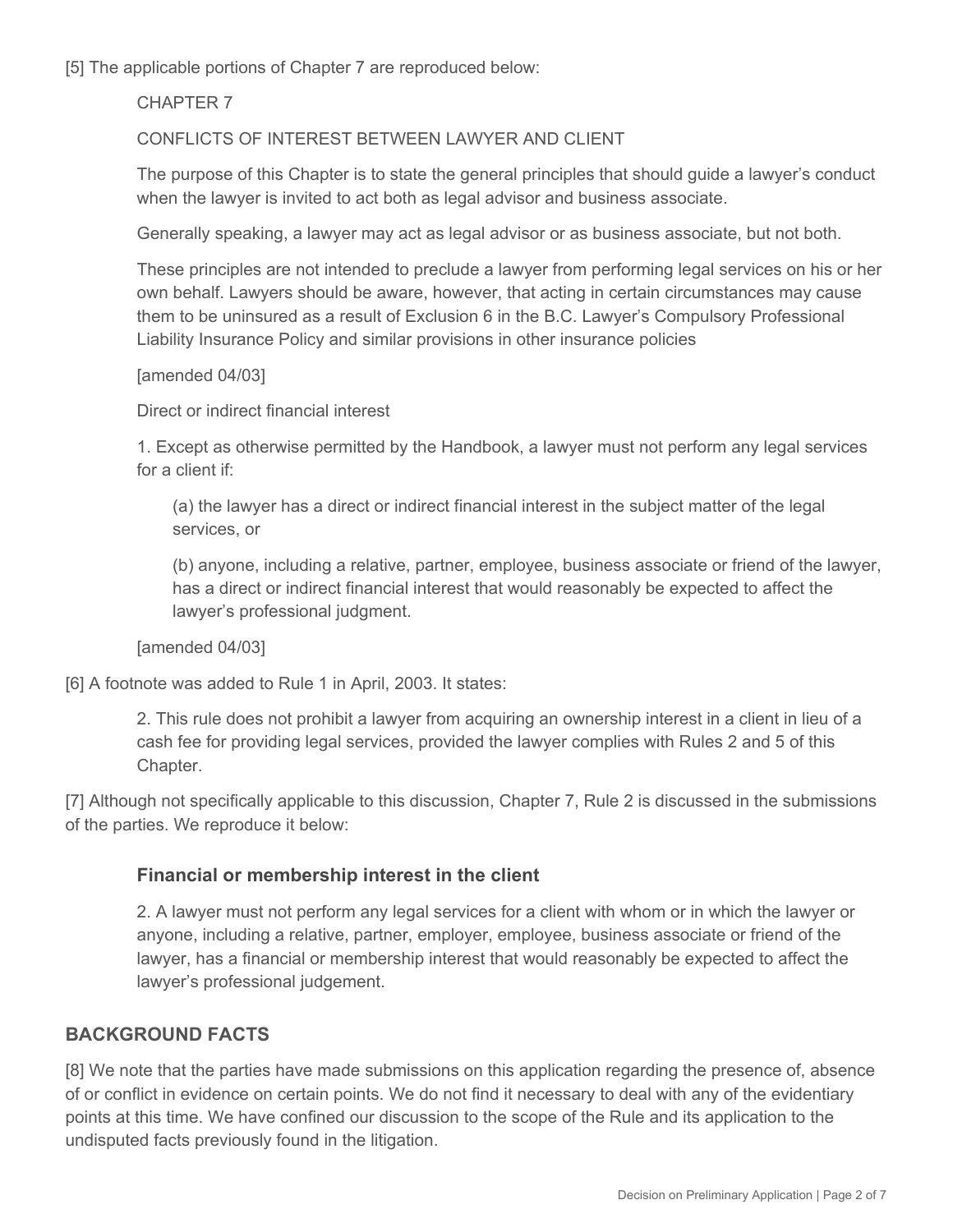[9] The background to this disciplinary proceeding dates back to 1997. The majority of the factual background is set out in Reasons for Judgment issued by the Supreme Court of British Columbia (*3464920 Canada Inc. v. Strother et al*., 2002 BCSC 1179). That decision was appealed to the British Columbia Court of Appeal (2005 BCCA 35) and then the Supreme Court of Canada ([2007] 2 SCR 177, 2007 SCC 24).

[10] Based upon the findings from the above-mentioned Reasons for Judgment, the essential facts are:

1. Robert Strother was a partner at Davis & Co. and he provided tax advice to clients.

2. One of Mr. Strother's clients was M Corp. which was in the business of selling tax-assisted film financing products.

3. In or around 1996, to take effect at the end of 1997, the Government of Canada changed the rules relating to film financings and "closed the loophole" that had provided the business opportunity to M Corp.

4. In 1997 M Corp. had a broad retainer agreement with Davis & Co. Because M Corp.'s business closed down at the end of 1997, its retainer agreement with Davis & Co. was much more restricted in 1998.

5. A former employee of M Corp. (PD) approached Mr. Strother with an idea for a new business model for tax assisted film financing products.

6. PD incorporated a company to be the vehicle through which the new idea would be pursued (referred to as "S Corp." or "SH").

7. The exact origin of the concept that ultimately became successful is a matter of dispute. The Majority Decision of the Supreme Court of Canada states (with the names edited):

13 PD was able to put together enough of a scheme to convince Strother to draft a nine-page proposal that was submitted to Revenue Canada in March of 1998. Although the trial judge found as a fact that Strother honestly felt throughout 1997 and even after learning of PD's proposal that the TAPSF shelter was dead for good, Strother was obviously persuaded that PD's scheme was worth a try, and far from holding that opinion as a disinterested lawyer, he agreed to volunteer his services without charge to attempt to obtain the ruling, in exchange for a personal benefit. Strother later told his partners that he had an "option" to acquire up to 50 percent of the common shares of a new company called S Corp., a shelf company owned by PD, but in fact, on the evidence, he and PD had agreed in January 1998 that Strother would receive 55 percent of the first \$2 million of profit should the tax ruling be granted and 50 percent thereafter. Out-of-pocket expenses for the ruling request were to be shared equally. Strother did not tell M Corp. about the possibility of a revival in the film production services business at any time.

8. As the matter would unfold, S Corp. did obtain a favourable tax ruling and Mr. Strother left Davis and went into business with PD.

### **THE ISSUES**

[11] Chapter 7 Rule 1(a) generally prohibits a lawyer from both acting for, and taking a financial interest in, the same client. The questions for this application are:

1. Does Chapter 7, Rule 1(a) create an absolute prohibition against both acting for and taking a financial interest in, a client?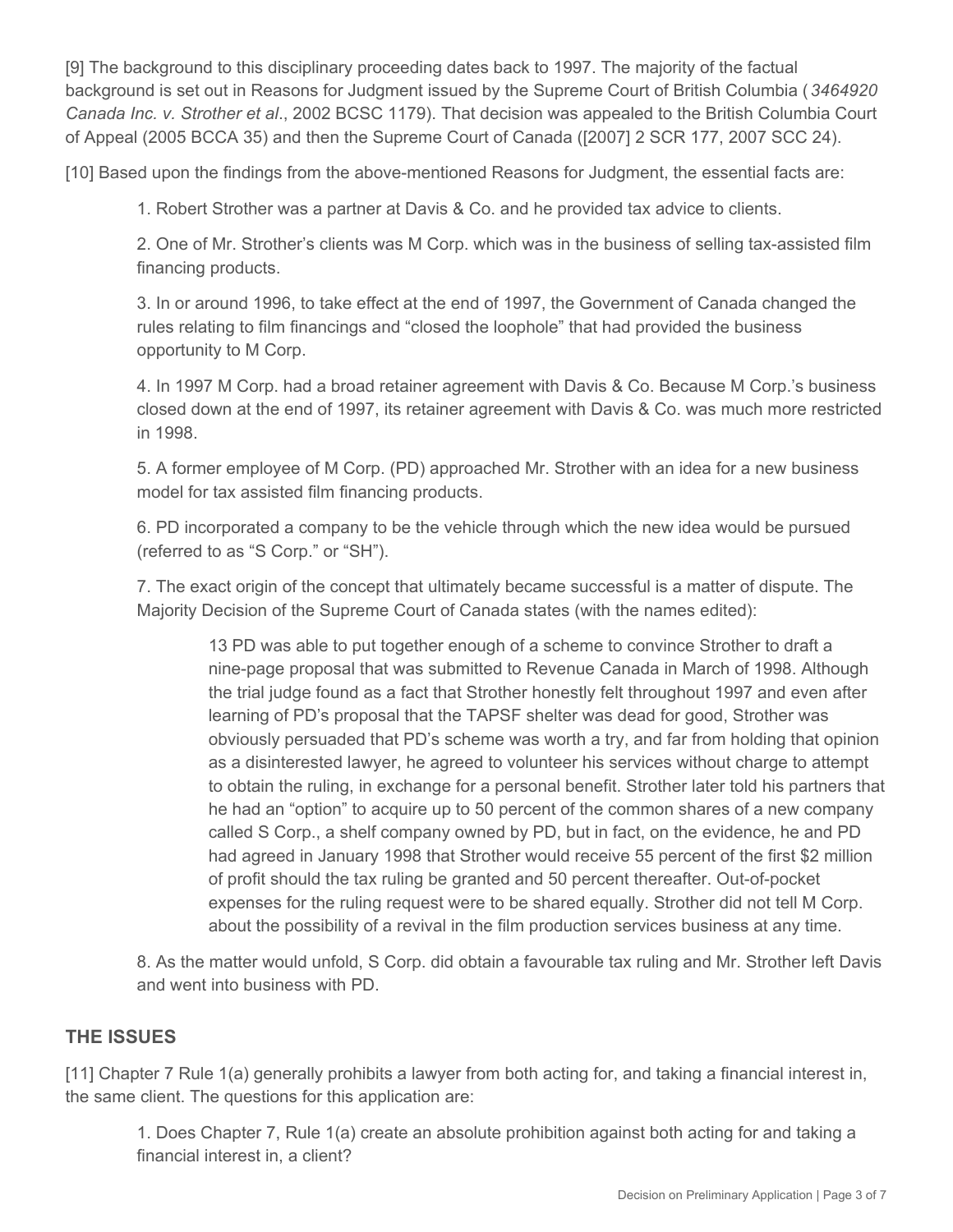2. Does Chapter 7, Rule 1(a) provide protection to a client with whom the lawyer did not have a direct financial interest? In this case, did the Rule protect M Corp. or only S Corp?

## **THE POSITION OF THE PARTIES**

[12] The Respondent summarizes his position regarding Chapter 7 Rule 1(a) as follows:

(a) first, the Rule applies only to the client for whom the work is performed and is intended to protect the interests of that client and not other clients of the lawyer. Accordingly, the Rule does not apply to protect M Corp. from any personal interest the Respondent had in S Corp. as alleged in the citation; and

(b) second, the client (in this case S Corp.) can waive the rule where the lawyer's financial interest arises from an ownership interest in the client in lieu of a cash fee for legal services, provided that the lawyer does not represent the client in the acquisition of his or her ownership interest and the client obtains independent legal advice regarding the acquisition.

[13] For the reasons set out below, we do not find it necessary to address the "waiver" issue raised by the Respondent.

[14] In further submissions, the Respondent states that wording of the citation does not support the Law Society's interpretation of the citation for the purpose of this hearing.

[15] The Law Society's position is as follows:

(a) the fundamental allegation set out in allegation 1 of the citation is that, by taking a personal financial interest in S Corp., the Respondent:

i. breached Chapter 7 Rule 1(a) and

ii. placed himself in a conflict of interest with M Corp.

- (b) in 1998, Chapter 7 Rule 1(a) constituted an absolute prohibition against investment in a client;
- (c) there is no language in the Rule that contemplates a "waiver" by a client in any circumstance;
- (d) The 2003 addition of footnote 2 (the Legal Fee exception) should not apply because:

i. it did not exist in 1998;

ii. the Panel would require evidence of the timing and adequacy of the independent advice that PD received;

iii. the Panel would need to assess whether the Respondent's interest would reasonably be expected to affect his professional judgment.

### **ISSUES TO BE DECIDED**

[16] Our analysis of each question is set out below.

# **In 1998, did Chapter 7 Rule 1(a) create an "absolute prohibition" against a lawyer contracting with a client?**

[17] We find that the answer to this question is "No".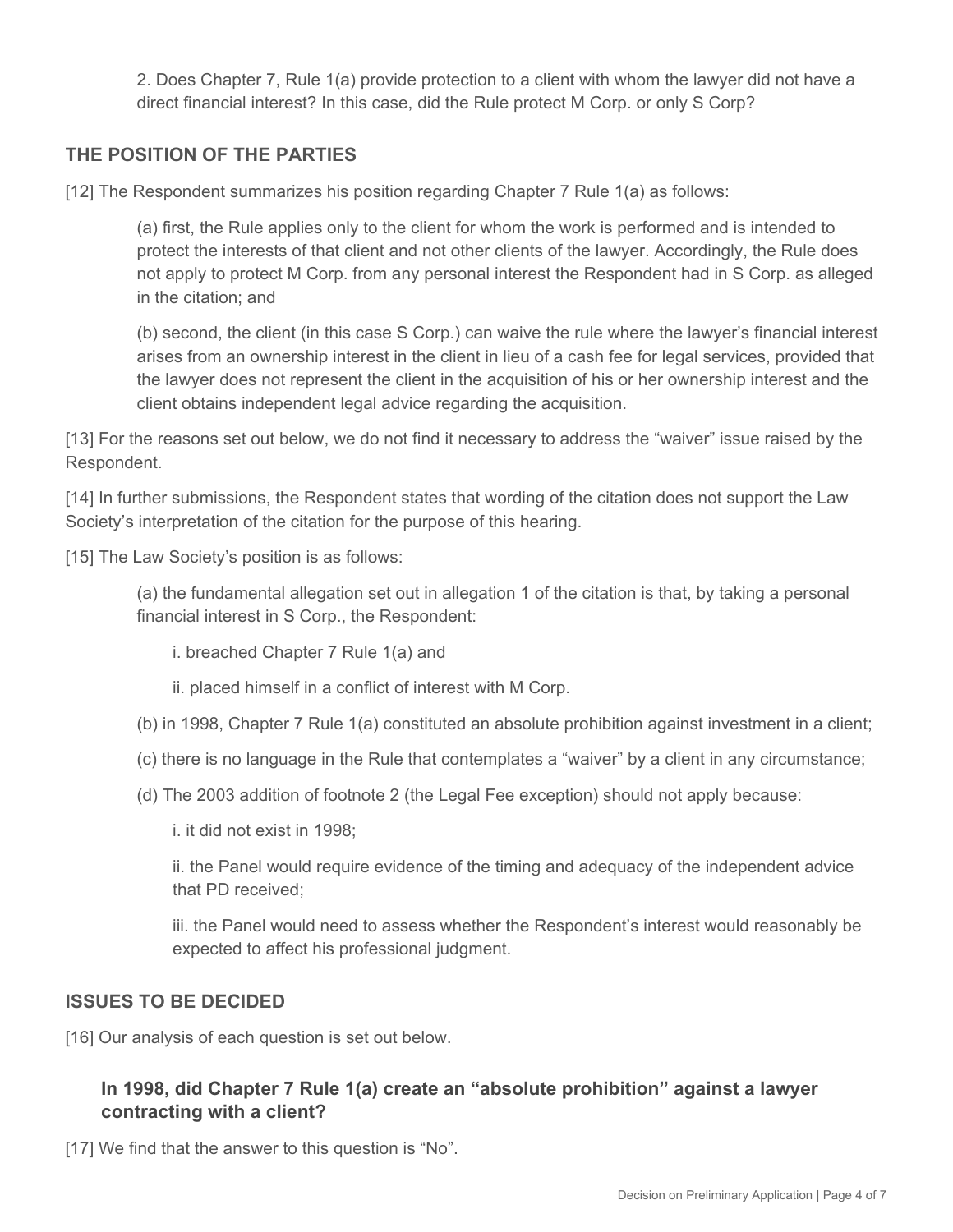[18] Our answer to this question is based on three elements related to the wording of the Rule.

[19] First, the wording of the preamble to the Rule does not support the view that the Rule itself was an absolute prohibition.

[20] The preamble states that "Generally speaking" a lawyer should act as either advisor or business associate, but not both. The use of the words "Generally speaking" indicates that the Rule was not meant to create an absolute prohibition. If the intention was to create an absolute prohibition then the drafters could have chosen not to include those two words. The sentence would have read: "A lawyer may act as a legal advisor or as business associate, but not both." The meaning would have been clear.

[21] Second, the wording of Rule 1 itself also contains exceptions. The Rule begins: "Except as otherwise permitted by the *Handbook* …" If the Rule contemplates exceptions it cannot be said to be an absolute prohibition.

[22] Third, as noted above, the footnote to Rule 1 was added in 2003. It provides that lawyers are not prohibited from acquiring an ownership interest in lieu of a cash fee. Although that footnote was not added until 2003, we have no information as to whether the footnote enshrined the existing standard of conduct, or changed the scope of permitted conduct.

[23] Frankly, it is difficult to imagine that the Law Society considered that Chapter 7, Rule 1 created an "absolute prohibition" until 2003 but then decided to carve out a very large exception (taking an ownership interest in lieu of cash fees) and decided that the best method of conveying this significant change in policy was to place a footnote under Rule 1.

[24] Although this is an assumption on our part, it stands to reason that the footnote added in 2003 simply enshrined conduct that was already condoned (or at least not prohibited) by the Law Society prior to that date.

[25] Either way, for the purpose of this ruling, the footnote is simply another example of an exception to the Law Society's suggested absolute prohibition.

[26] The Law Society also submits that we should not consider the footnote as having retroactive effect and that we should consider the Rule as it existed in 1998. We are not ruling on that issue. We note, however, that the footnote has been in effect now for nine years. We do not see that it would be in the public's or the profession's interest to make a ruling relating to this Respondent, based on conduct that is alleged to have been prohibited in 1998, but has been permitted since 2003.

[27] Based on this reasoning, we find that Chapter 7, Rule 1(a) does not constitute an absolute prohibition against taking a financial interest in a client.

[28] Even if Chapter 7, Rule 1(a) did not contain an absolute prohibition, the Law Society argues that the rule prohibited the Respondent's conduct that is the subject matter of this complaint. The Law Society says that the Respondent was prohibited from taking a financial interest in S Corp. because it affected his judgment with respect to his representation of M Corp.

[29] This allegation leads us to consider the second issue.

# **Does Chapter 7, Rule 1(a) apply to protect the interests of other clients with whom the lawyer did not take a direct or indirect personal financial interest?**

[30] The Law Society's position on this point is that the Rule served to protect lawyers and the integrity of the profession by forbidding them from trespassing into potentially conflictual circumstances. This is a variation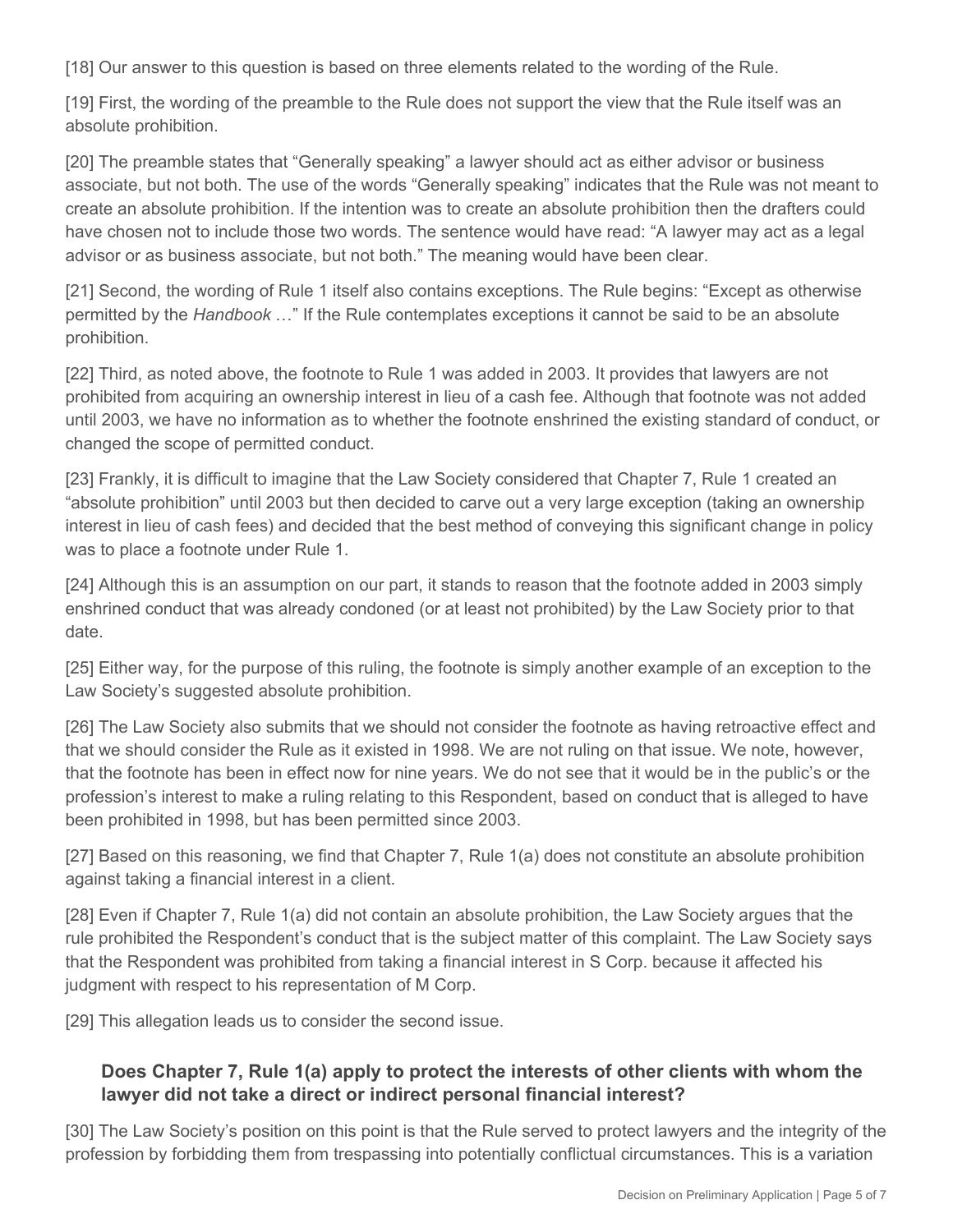on the "absolute prohibition" argument. In other words, the Law Society says that, even if the Rule was not an absolute prohibition, it still prohibited the conduct in which the Respondent engaged. Further, the Rule acts to protect other clients, like M Corp., in situations where the lawyer has taken a financial interest in a competing business.

[31] In his reply, the Respondent submits that the wording of the rule makes it clear that the party being protected, and therefore the party with a right to complain about the lawyer's conduct, is limited to the party for whom the legal work is performed (in this case S Corp.).

[32] The Respondent makes the following points:

(a) Chapter 7, Rule 1 specifically prohibits a lawyer from performing "any legal services for a client if the lawyer has a … financial interest in the subject matter of the legal services." The Rule does not prohibit the lawyer from performing work for another client when the lawyer has a financial interest in the subject client.

(b) As noted above, the preamble to the Rule describes the scope of the Rule. It provides the "general principles" that should guide a lawyer's conduct "when the lawyer is invited to act both as legal advisor and business associate." The preamble does not discuss the lawyer's duties to other clients, only to the client who invites the lawyer to be both legal advisor and business associate.

(c) Further, as discussed above, the addition of the Footnote to Rule 1 in 2003 (ownership interest in lieu of a cash fee) does not contain any language that would guide a lawyer's conduct in respect of his or her obligations to other clients. It only discusses the client in whom the lawyer is taking an ownership interest.

(d) The Respondent also notes that this case appears to be a case of first instance. There are no prior cases where the Law Society has questioned a lawyer's conduct due to a complaint by a client where the lawyer did not take a financial interest in that client.

[33] We agree with the Respondent's position on this point. The wording of Chapter 7, Rule 1(a) does not contemplate the protection of other clients. As drafted, it is meant to protect the clientfor whom the work is performed.

[34] We note, in this respect, that the addition of the footnote to Rule 1 in 2003 specifically allowed for conduct akin to the Respondent's conduct herein, but does not anticipate the possibility that, by taking a financial interest in one client, the lawyer may be putting himself in a situation of conflict with another client. Frankly, we do not believe that the Respondent's situation was contemplated by the drafters of Rule 1. A plain reading of the Rule does not lead us to the conclusion that such situations were meant to be prohibited.

[35] As a result, we find that Chapter 7, Rule 1(a) creates an offence in certain circumstances where a lawyer takes a financial interest in a client and continues to act for that client. It does not create an offence in circumstances where the lawyer takes a financial interest in one client where that relationship may create a conflict of interest with another client.

[36] As a result, our answer to the second question is: "No". Chapter 7, Rule 1(a) does not apply to protect the interests of other clients with whom the lawyer did not take a direct or indirect personal financial interest.

## **SUMMARY**

[37] Our findings above are sufficient to deal with this preliminary application. Allegation 1 of the citation